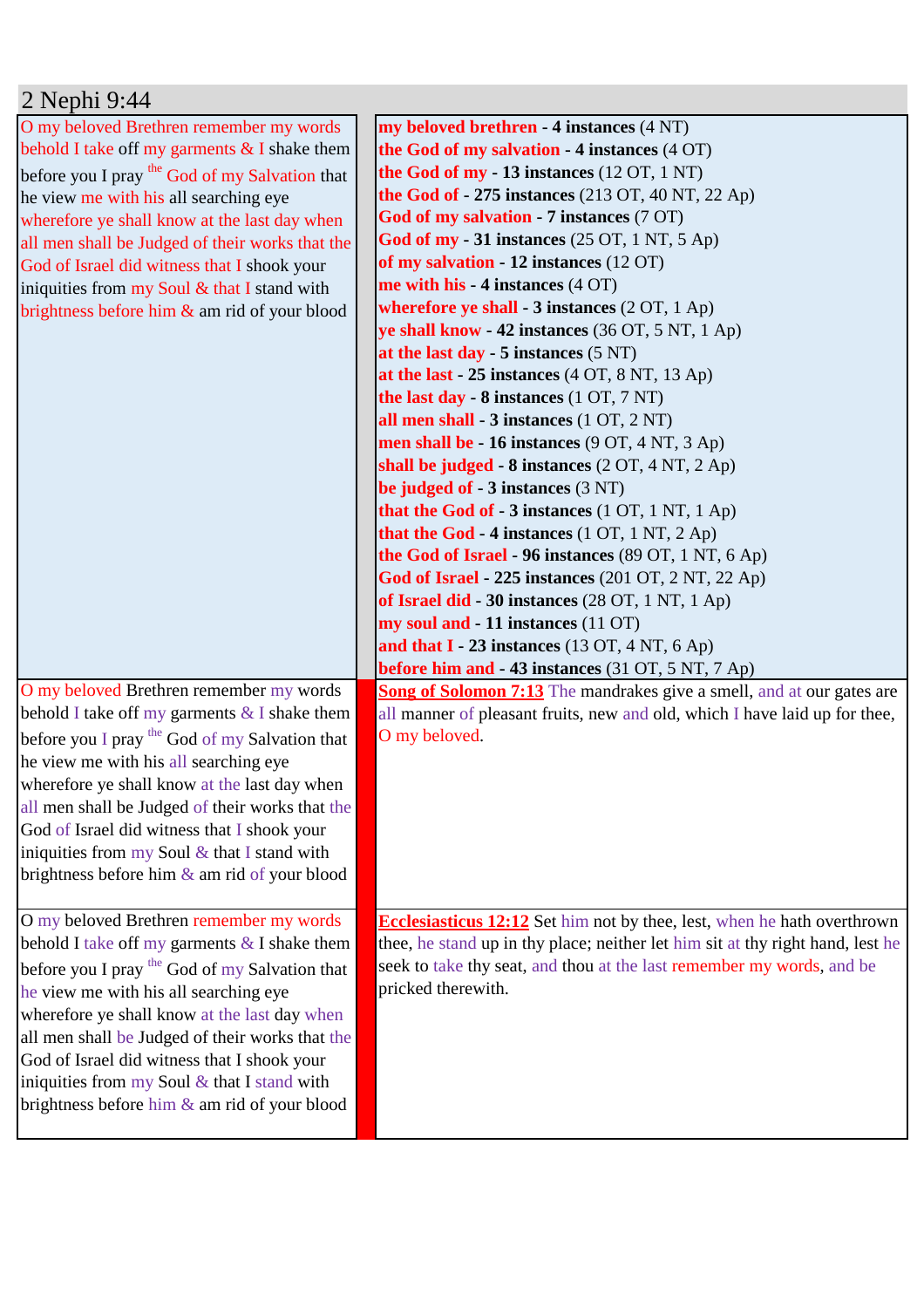| O my beloved Brethren remember my words<br><b>behold I</b> take off my garments & I shake | <b>Jeremiah 5:14</b> Wherefore thus saith the LORD God of hosts, Because<br>ye speak this word, behold, I will make my words in thy mouth fire, and |
|-------------------------------------------------------------------------------------------|-----------------------------------------------------------------------------------------------------------------------------------------------------|
| them before you I pray <sup>the</sup> God of my                                           | this people wood, and it shall devour them.                                                                                                         |
| Salvation that he view me with his all                                                    |                                                                                                                                                     |
| searching eye wherefore ye shall know at the                                              |                                                                                                                                                     |
| last day when all men shall be Judged of their                                            |                                                                                                                                                     |
| works that the God of Israel did witness that I                                           |                                                                                                                                                     |
| shook your iniquities from my Soul & that I                                               |                                                                                                                                                     |
| stand with brightness before him & am rid of                                              |                                                                                                                                                     |
| your blood                                                                                |                                                                                                                                                     |
| O my beloved Brethren remember my words                                                   | <b>Ezekiel 24:16</b> Son of man, behold, I take away from thee the desire of                                                                        |
| behold I take off my garments & I shake them                                              | thine eyes with a stroke: yet neither shalt thou mourn nor weep, neither                                                                            |
| before you I pray the God of my Salvation that                                            | shall thy tears run down.                                                                                                                           |
| he view me with his all searching eye                                                     |                                                                                                                                                     |
| wherefore ye shall know at the last day when                                              |                                                                                                                                                     |
| all men shall be Judged of their works that the                                           |                                                                                                                                                     |
| God of Israel did witness that I shook your                                               |                                                                                                                                                     |
| iniquities from my Soul & that I stand with                                               |                                                                                                                                                     |
| brightness before him & am rid of your blood                                              |                                                                                                                                                     |
|                                                                                           |                                                                                                                                                     |
| O my beloved Brethren remember my words                                                   | <b>Isaiah 63:3</b> I have trodden the winepress alone; and of the people there                                                                      |
| behold I take off my garments & I shake them                                              | was none with me: for I will tread them in mine anger, and trample them                                                                             |
| before you I pray the God of my Salvation that                                            | in my fury; and their blood shall be sprinkled upon my garments, and I                                                                              |
| he view me with his all searching eye                                                     | will stain all my raiment.                                                                                                                          |
| wherefore ye shall know at the last day when                                              |                                                                                                                                                     |
| all men shall be Judged of their works that the                                           |                                                                                                                                                     |
| God of Israel did witness that I shook your                                               |                                                                                                                                                     |
| iniquities from my Soul $&$ that I stand with                                             |                                                                                                                                                     |
| brightness before him & am rid of your blood                                              |                                                                                                                                                     |
|                                                                                           |                                                                                                                                                     |
| O my beloved Brethren remember my words                                                   | <b>Genesis 32:17</b> And he commanded the foremost, saying, When Esau my                                                                            |
| behold I take off my garments $&$ I shake them                                            | brother meeteth thee, and asketh thee, saying, Whose art thou? and                                                                                  |
| <b>before you I</b> pray the God of my Salvation that                                     | whither goest thou? and whose are these before thee?                                                                                                |
| he view me with his all searching eye                                                     |                                                                                                                                                     |
| wherefore ye shall know at the last day when                                              |                                                                                                                                                     |
| all men shall be Judged of their works that the                                           |                                                                                                                                                     |
| God of Israel did witness that I shook your                                               |                                                                                                                                                     |
| iniquities from my Soul $&$ that I stand with                                             |                                                                                                                                                     |
| brightness before him & am rid of your blood                                              |                                                                                                                                                     |
|                                                                                           |                                                                                                                                                     |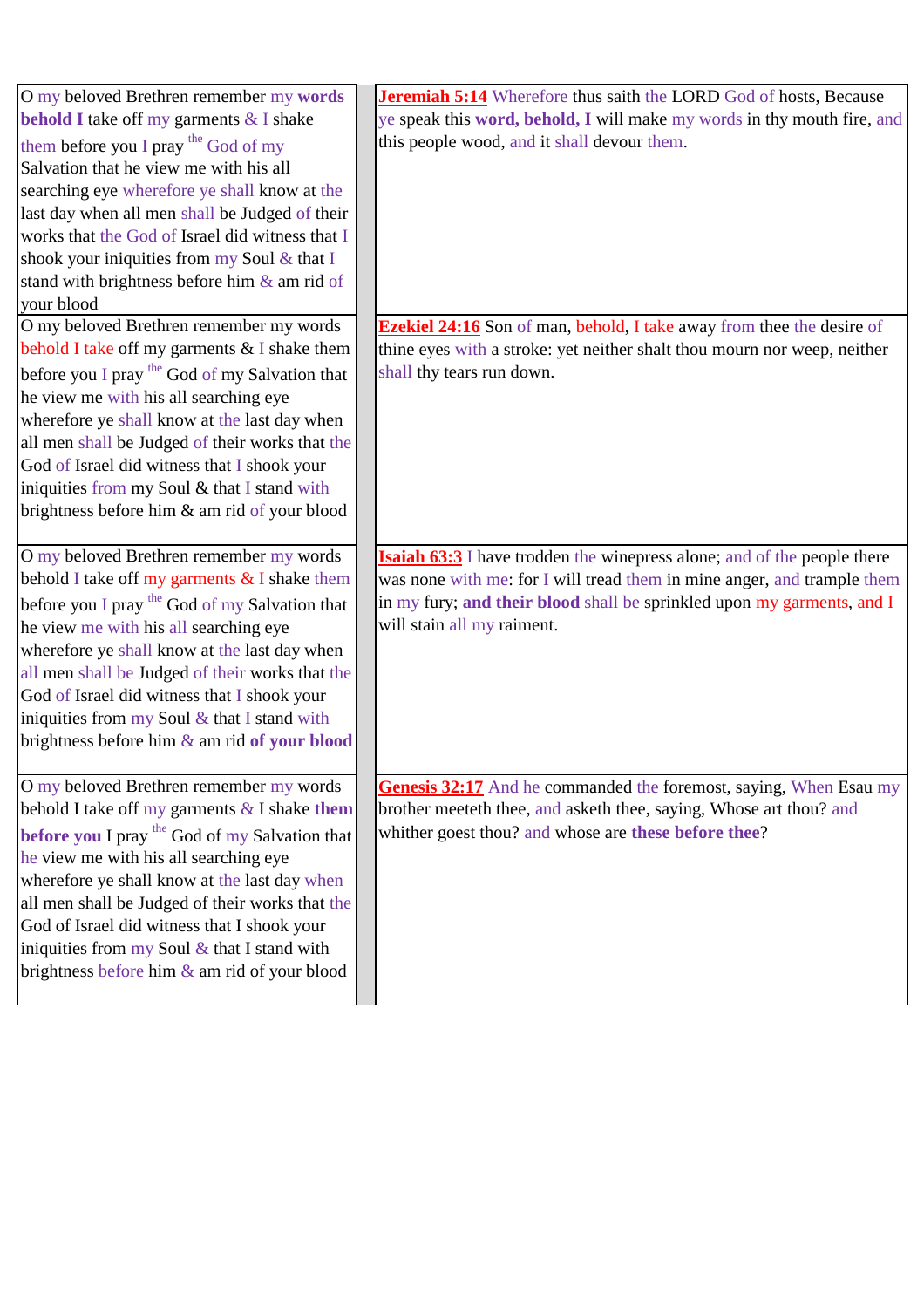| O my beloved Brethren remember my words<br>behold I take off my garments $&$ I shake them<br>before you I pray the God of my Salvation that<br>he view me with his all searching eye<br>wherefore ye shall know at the last day when<br>all men shall be Judged of their works that the<br>God of Israel did witness that I shook your<br>iniquities from my Soul $&$ that I stand with<br>brightness before him & am rid of your blood        | <b>Deuteronomy 7:2</b> And when the LORD thy God shall deliver them<br>before thee; thou shalt smite them, and utterly destroy them; thou shalt<br>make no covenant with them, nor shew mercy unto them:                                                                                                  |
|------------------------------------------------------------------------------------------------------------------------------------------------------------------------------------------------------------------------------------------------------------------------------------------------------------------------------------------------------------------------------------------------------------------------------------------------|-----------------------------------------------------------------------------------------------------------------------------------------------------------------------------------------------------------------------------------------------------------------------------------------------------------|
| O my beloved Brethren remember my words<br>behold I take off my garments $&$ I shake them<br>before you I pray the God of my Salvation that<br>he view me with his all searching eye<br>wherefore ye shall know at the last day when<br>all men shall be Judged of their works that the<br>God of Israel did witness that I shook your<br>iniquities from my Soul & that I stand with<br>brightness before him & am rid of your blood          | <b>Manasseh 1:9</b> I am bowed down with many iron bands, that I cannot lift<br>up mine head, neither have any release: for I have provoked thy wrath,<br>and done evil before thee: I did not thy will, neither kept I thy<br>commandments: I have set up abominations, and have multiplied<br>offences. |
| O my beloved Brethren remember my words<br>behold I take off my garments $&$ I shake them<br>before you I pray the God of my Salvation<br>that he view me with his all searching eye<br>wherefore ye shall know at the last day when<br>all men shall be Judged of their works that the<br>God of Israel did witness that I shook your<br>iniquities from my Soul & that I stand with<br>brightness before him & am rid of your blood          | <b>Psalm 27:1</b> {A Psalm of David.} The LORD is my light and my<br>salvation; whom shall I fear? the LORD is the strength of my life; of<br>whom shall I be afraid?                                                                                                                                     |
| O my beloved Brethren remember my words<br>behold I take off my garments & I shake them<br>before you I pray <sup>the</sup> God of my Salvation that<br>he view me with his all searching eye<br>wherefore ye shall know at the last day when<br>all men shall be Judged of their works that the<br>God of Israel did witness that I shook your<br>iniquities from my Soul & that I stand with<br>brightness before him & am rid of your blood | <b>Luke 6:26</b> Woe unto you, when all men shall speak well of you! for so<br>did their fathers to the false prophets.                                                                                                                                                                                   |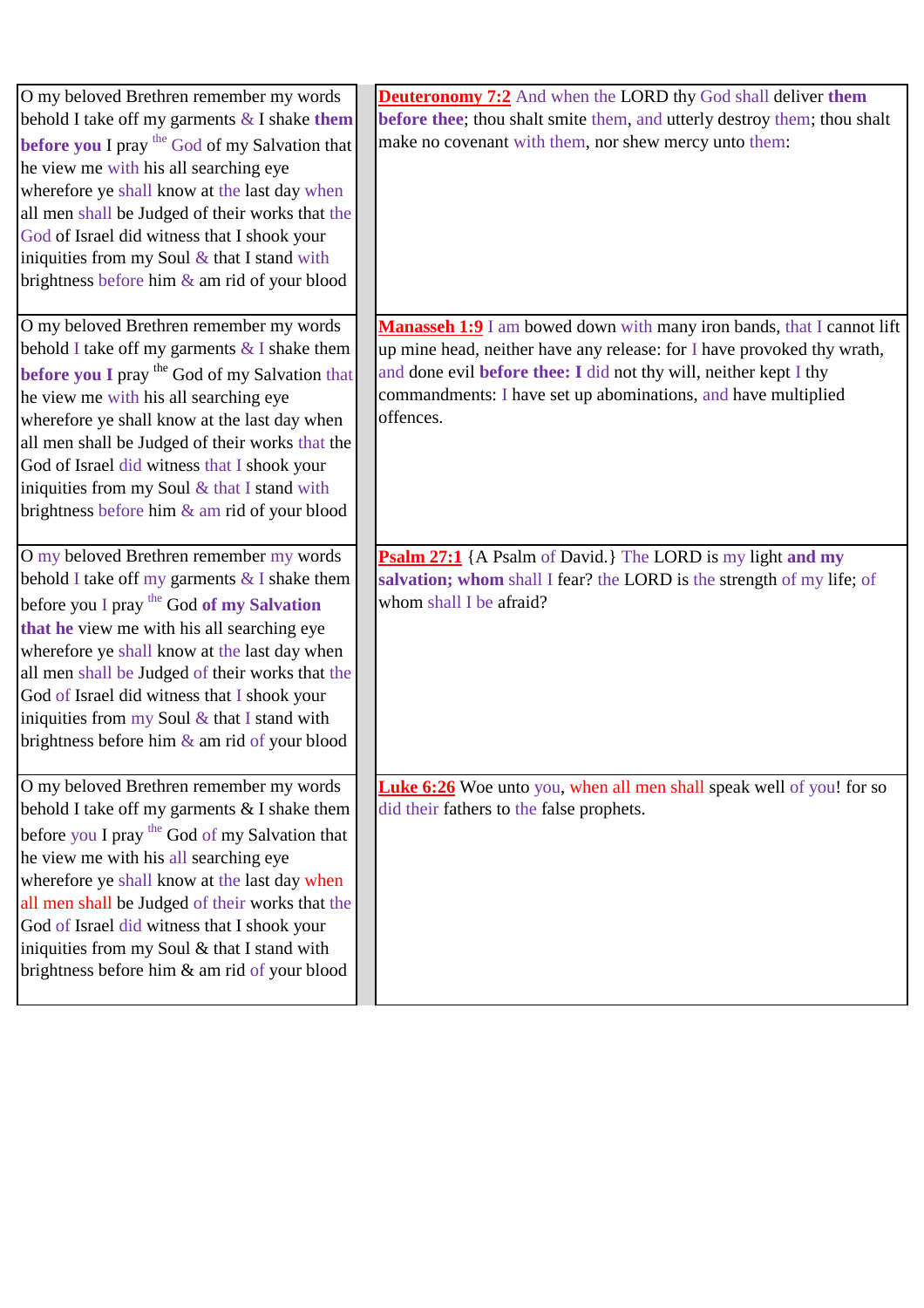| O my beloved Brethren remember my words         | Matthew 26:33 Peter answered and said unto him, Though all men shall           |
|-------------------------------------------------|--------------------------------------------------------------------------------|
| behold I take off my garments $&$ I shake them  | be offended because of thee, yet will I never be offended.                     |
| before you I pray the God of my Salvation that  |                                                                                |
| he view me with his all searching eye           |                                                                                |
| wherefore ye shall know at the last day when    |                                                                                |
| all men shall be Judged of their works that the |                                                                                |
| God of Israel did witness that I shook your     |                                                                                |
| iniquities from my Soul $&$ that I stand with   |                                                                                |
| brightness before him & am rid of your blood    |                                                                                |
| O my beloved Brethren remember my words         | <b>1 Corinthians 4:3</b> But with me it is a very small thing that I should be |
| behold I take off my garments $&$ I shake them  | judged of you, or of man's judgment: yea, I judge not mine own self.           |
| before you I pray the God of my Salvation that  |                                                                                |
| he view me with his all searching eye           |                                                                                |
| wherefore ye shall know at the last day when    |                                                                                |
| all men shall be Judged of their works that the |                                                                                |
| God of Israel did witness that I shook your     |                                                                                |
| iniquities from my Soul & that I stand with     |                                                                                |
| brightness before him & am rid of your blood    |                                                                                |
| O my beloved Brethren remember my words         | Amos 8:7 The LORD hath sworn by the excellency of Jacob, Surely I              |
| behold I take off my garments $&$ I shake them  | will never forget any of their works.                                          |
| before you I pray the God of my Salvation that  |                                                                                |
| he view me with his all searching eye           |                                                                                |
| wherefore ye shall know at the last day when    |                                                                                |
| all men shall be Judged of their works that the |                                                                                |
| God of Israel did witness that I shook your     |                                                                                |
| iniquities from my Soul & that I stand with     |                                                                                |
| brightness before him & am rid of your blood    |                                                                                |
| O my beloved Brethren remember my words         | <b>Jonah 3:10</b> And God saw their works, that they turned from their evil    |
| behold I take off my garments $&$ I shake them  | way; and God repented of the evil, that he had said that he would do unto      |
| before you I pray the God of my Salvation that  | them; and he did it not.                                                       |
| he view me with his all searching eye           |                                                                                |
| wherefore ye shall know at the last day when    |                                                                                |
| all men shall be Judged of their works that the |                                                                                |
| God of Israel did witness that I shook your     |                                                                                |
| iniquities from my Soul $&$ that I stand with   |                                                                                |
| brightness before him & am rid of your blood    |                                                                                |
|                                                 |                                                                                |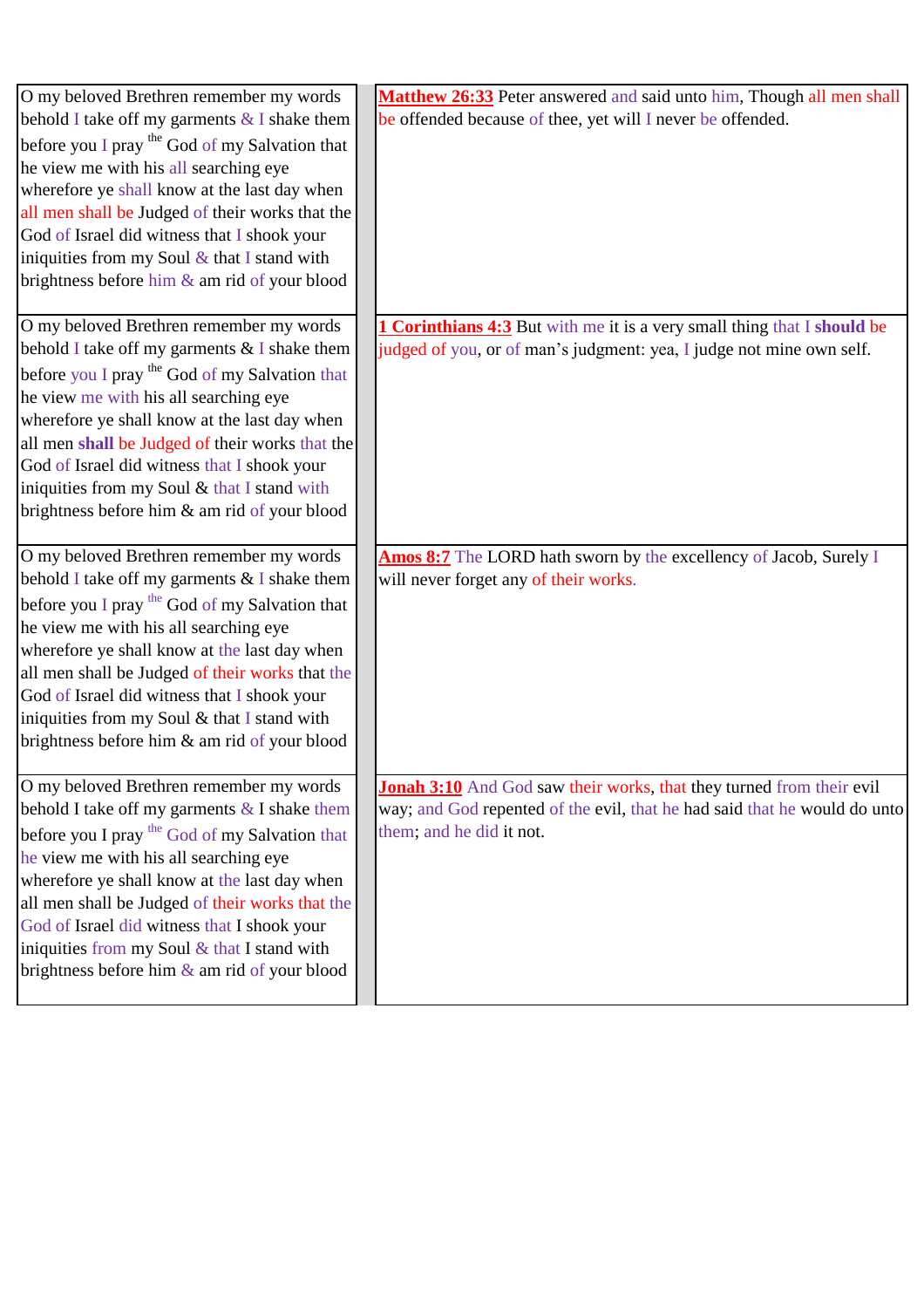| O my beloved Brethren remember my words<br>behold I take off my garments $&$ I shake them<br>before you I pray the God of my Salvation that<br>he view me with his all searching eye<br>wherefore ye shall know at the last day when<br>all men shall be Judged of their works that the<br>God of Israel did witness that I shook your<br>iniquities from my Soul $&$ that I stand with<br>brightness before him & am rid of your blood               | <b>1 Kings 13:11</b> Now there dwelt an old prophet in Bethel; and his sons<br>came and told him all the works that the man of God had done that day<br>in Bethel: the words which he had spoken unto the king, them they told<br>also to their father.                                  |
|-------------------------------------------------------------------------------------------------------------------------------------------------------------------------------------------------------------------------------------------------------------------------------------------------------------------------------------------------------------------------------------------------------------------------------------------------------|------------------------------------------------------------------------------------------------------------------------------------------------------------------------------------------------------------------------------------------------------------------------------------------|
| O my beloved Brethren remember my words<br>behold I take off my garments $&$ I shake them<br>before you I pray the God of my Salvation that<br>he view me with his all searching eye<br>wherefore ye shall know at the last day when<br>all men shall be Judged of their works that the<br>God of Israel did witness that I shook your<br>iniquities from my Soul & that I stand with<br>brightness before him $\&$ am rid of your blood              | <b>Numbers 16:9</b> Seemeth it but a small thing unto you, that the God of<br>Israel hath separated you from the congregation of Israel, to bring you<br>near to himself to do the service of the tabernacle of the LORD, and to<br>stand before the congregation to minister unto them? |
| O my beloved Brethren remember my words<br>behold I take off my garments $\&$ I shake them<br>before you I pray the God of my Salvation that<br>he view me with his all searching eye<br>wherefore ye shall know at the last day when<br>all men shall be Judged of their works that the<br>God of Israel did witness that I shook your<br>iniquities from my Soul & that I stand with<br>brightness before him $\&$ am rid of your blood             | Judith 14:10 And when Achior had seen all that the God of Israel had<br>done, he believed in God greatly, and circumcised the flesh of his<br>foreskin, and was joined unto the house of Israel unto this day.                                                                           |
| O my beloved Brethren remember my words<br>behold I take off my garments $&$ I shake them<br>before you I pray <sup>the</sup> God of my Salvation that<br>he view me with his all searching eye<br>wherefore ye shall know at the last day when<br>all men shall be Judged of their works that the<br>God of Israel did witness that I shook your<br>iniquities from my Soul $&$ that I stand with<br>brightness before him $\&$ am rid of your blood | <b>Ezra 6:21</b> And the children of Israel, which were come again out of<br>captivity, and all such as had separated themselves unto them from the<br>filthiness of the heathen of the land, to seek the LORD God of Israel, did<br>eat,                                                |